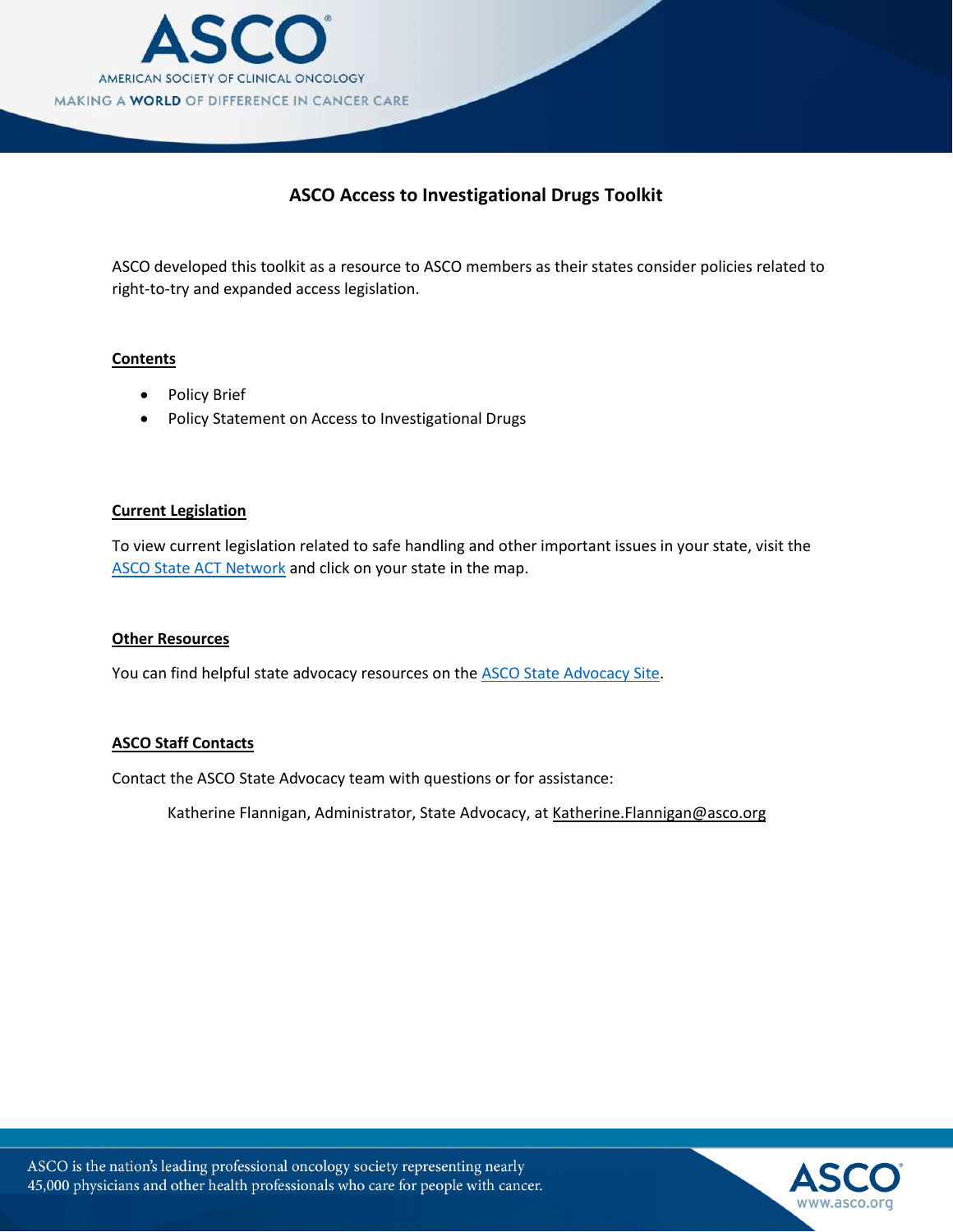

# **Right to Try and Expanded Access**

The American Society of Clinical Oncology (ASCO) strongly supports increasing access to investigational new treatment options for patients with cancer, but remains concerned with "right to try" laws.

# **Concerns with Right to Try:**

ASCO asserts that the proposed federal right to try legislation as well as enacted state laws lack adequate patient protections and do not remove any of the major barriers patients face in accessing investigational drugs outside of clinical trials. ASCO's concerns include the following:

- Independent review of the potential safety and efficacy of investigational drugs is important for patient safety. Such review is by-passed in right to try laws. Under the current expanded access program provided by the Food and Drug Administration (FDA), the FDA conducts a prompt review of the available data and makes an independent assessment of the risks and potential benefits of the proposed treatment on behalf of the patient.
- Right-to-try laws do not include an enforcement mechanism to provide access, since they do not require drug manufacturers to provide investigational products. As such, these laws do not remove a frequent barrier to access.
- These laws place no legal obligations on insurers to pay for the routine care costs associated with delivery of treatment, particularly in the case of complications caused by these drug. Thus, right-to-try laws establish no new rights or protections for patients.

# **Recommendations to Improving Access to Investigational Drugs:**

The federal Food and Drug Administration (FDA) offers access to investigational drugs outside of clinical trials— known as "expanded access"— for individual patients with terminal disease on a case-by-case basis. Last year the FDA approved approximately 99.5% of expanded access requests with a median approval time of four days for non-emergency cases. The FDA streamlined its expanded access application process in 2016, to simplify and reduce the time the process takes.

ASCO supports further improvements to existing mechanisms for expanded access, a number of which are included in the 21st Century Cures Act enacted by Congress in 2016. These provisions will help simplify access to investigational drugs by requiring drug manufacturers to make information about their expanded access policies and processes readily available to patients and providers.

ASCO along with other stakeholders supported the development of a navigation service to assist patients in submitting requests to manufacturers for investigational drugs. The nonprofit

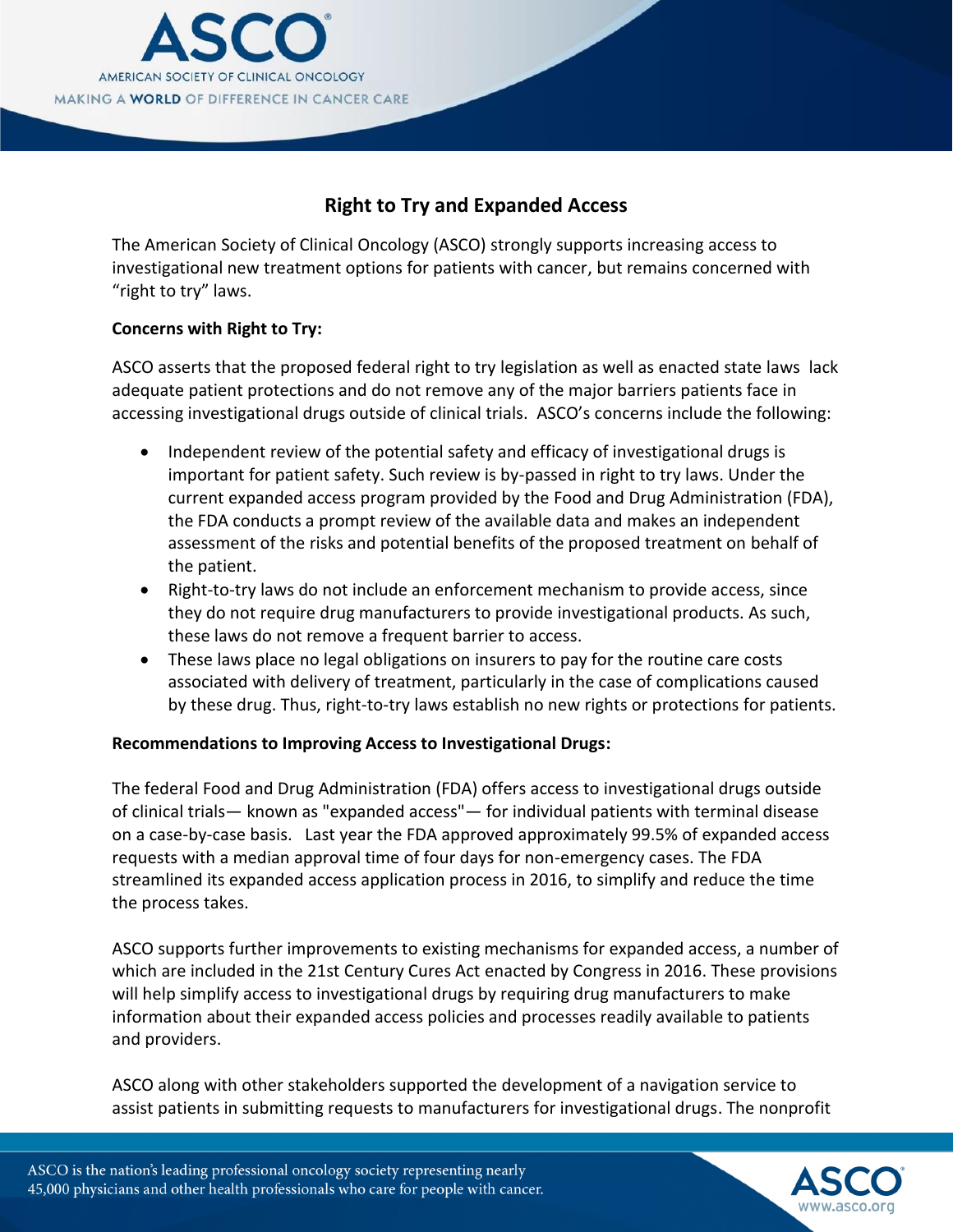Reagan-Udall Foundation for the Food and Drug Administration released a new, online resource called the Expanded Access Navigator, which is an online tool that helps streamline the EA process for physicians to request expanded use of investigational therapies from biopharmaceutical companies by assembling all the information in one location. Patients also have access to these resources to learn to navigate this process with their physician.<sup>1</sup>

<sup>&</sup>lt;sup>1</sup> ASCO released a position statement on Access to Investigational Drugs found here: https://www.asco.org/sites/new-www.asco.org/files/content-files/blog-release/documents/2017-Access-to-Investigational-Drugs-Position-Statement.pdf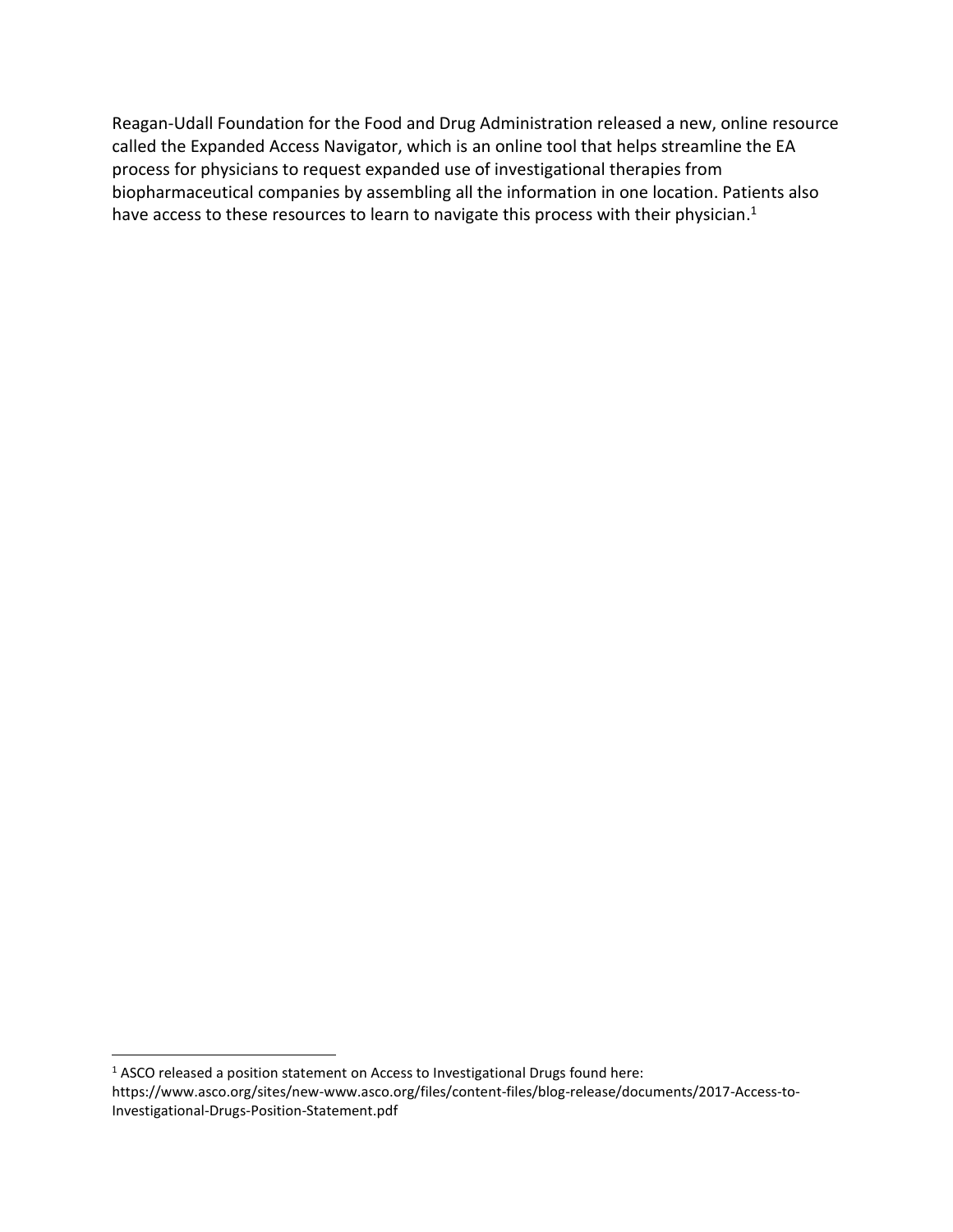

# **American Society of Clinical Oncology Position Statement On Access to Investigational Drugs**

### **Introduction**

A vigorous public debate—in the courts, in state legislatures, in Congress, and in the media—is occurring regarding the ability of individual patients with terminal disease to obtain access to investigational drugs outside of clinical trials – known as "expanded access." Numerous state laws and a federal legislative proposal aim to bypass the existing expanded access program that has been characterized by some as excessively bureaucratic and difficult to navigate. A majority of states has passed right-to-try (RTT) laws allowing patients to seek access to investigational drug treatments without oversight of the Food and Drug Administration (FDA), and similar legislation is now under consideration by Congress.

As the leading medical society for physicians involved in cancer treatment and research, the American Society of Clinical Oncology (ASCO) supports access to investigational drugs outside of clinical trials when there are adequate patient protections in place. However, ASCO is concerned that existing and proposed RTT laws do not adequately protect patients, do little to facilitate patient access to such therapies, and potentially interfere with recent reforms that are already streamlining patients' access to investigational agents. In this statement, ASCO summarizes its concerns with RTT laws and recommends several strategies the Society believes will improve access to investigational drugs in a more optimal way.

### **Existing System for Access to Investigational Drugs Outside of Clinical Trials**

The expanded access provisions of the U.S. Food, Drug and Cosmetic Act (21 U.S.C. 360) and associated regulations became law during the AIDS epidemic in 1987 to provide access to unapproved therapies outside of clinical trials. At the outset of the process, a manufacturer must be willing to provide the investigational product. The FDA mechanism for individual patients requires that:

- $\circ$  a patient's physician determines there is no comparable or satisfactory approved therapy available, and that the probable risk to the person from the investigational product is not greater than the probable risk from the disease or condition;
- o the FDA determines there is sufficient evidence of the safety and effectiveness of the investigational product to support its use in the particular circumstance;
- o the FDA determines the use will not interfere with clinical trials to support approval of the product; and
- $\circ$  the manufacturer or an investigator submit an individual clinical protocol for the use that is consistent with FDA regulations for use of investigational drugs, including oversight by an ethics board (institutional review board or IRB).

The FDA has approved the vast majority (approximately 99.5%) of applications for the use of investigational drugs under this mechanism. However, concerns have been raised about the efficiency and fairness of the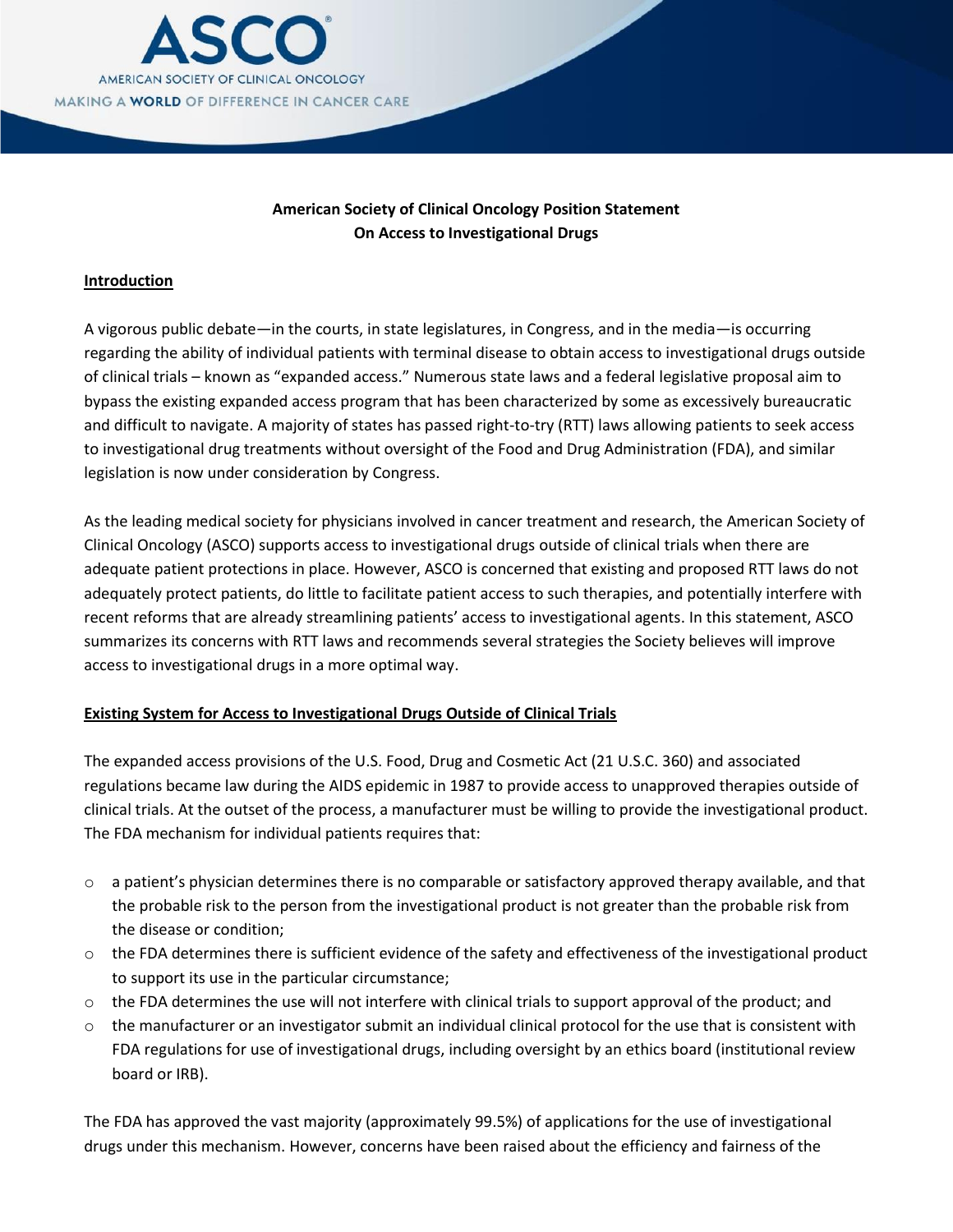existing system for the sickest patients. Chief among the concerns is a sense that the application process for expanded access is time consuming for both the patient and the requesting physician—and that the requirement for a full investigational new drug (IND) application and IRB oversight is a disadvantage to those patients who receive their care outside of major research institutions where these resources are more readily available.

In June 2016, the FDA finalized its guidance intended to address these concerns by streamlining the expanded access program forms and submission process, particularly for individual patient use.<sup>1</sup> The final guidance significantly shortens the form that physicians must submit and removes the requirement for filing a full IND application. Physicians can also submit the new form by phone, email, or fax. The FDA estimates that this new process could take as little as 45 minutes for a physician to complete, and is designed to be completed by clinicians who are not familiar with the full IND process.  $^{2,3}$  Approximately 99.5% of requests were approved in fiscal year (FY) 2016 with a median of four days approval time for non-emergency cases.<sup>4</sup>

Although the FDA has streamlined its expanded access application process, patients and providers must complete certain steps before submitting their application and it is often in this stage that significant delays can occur. For example, applicants must determine a sponsor's willingness to provide the investigational drug. Providers and patients report difficulty locating information about drug manufacturer contacts for such requests, significant delays in response and even denial of the request altogether.

The recently passed provisions in the 21st Century Cures Act (Cures) contain language that specifies additional requirements aimed at improving the current FDA expanded access policy. ASCO supports these new provisions, which would require drug manufacturers to make their expanded access policies publicly available along with contact information; describe the process for making such requests; the general criteria considered for the request; and the length of time the manufacturer anticipates will be necessary to acknowledge receipt of the request. The Cures language also acknowledges that the postings of policies by drug manufacturers do not serve as a guarantee of access to any unapproved investigational drug by a patient. These reforms will help standardize the expanded access process and require that manufacturers centralize access to information about their policies and processes.

### **Right-to-Try Legislation**

Notwithstanding FDA's efforts to simplify the expanded access program and the new requirements of Cures to make the availability of such programs more apparent, the past three years have seen significant activity on RTT legislation. As of March 2017, 33 states have enacted RTT laws, and legislation has been proposed in a majority of states. Right-to-try laws allow patients to request access to investigational drugs directly from manufacturers without employing the EAP, if they meet certain conditions. These conditions vary somewhat by state, and in some states are even more detailed than existing FDA rules. The conditions generally include that the patient have a terminal disease; have considered, but not necessarily received, FDA approved options; have a prescription from a physician; and have signed an informed consent document. While conditions vary state-bystate, RTT laws generally are similar, based on model legislation from a national advocacy organization.

Proposed federal legislation, the Trickett Wendler Right to Try Act (H.R. 878/S. 204), would prohibit the FDA from preventing or restricting access to unapproved products when the patient has a terminal illness and lives in a state that has authorized RTT access.<sup>5,6</sup> The proposed legislation stipulates that a physician in good standing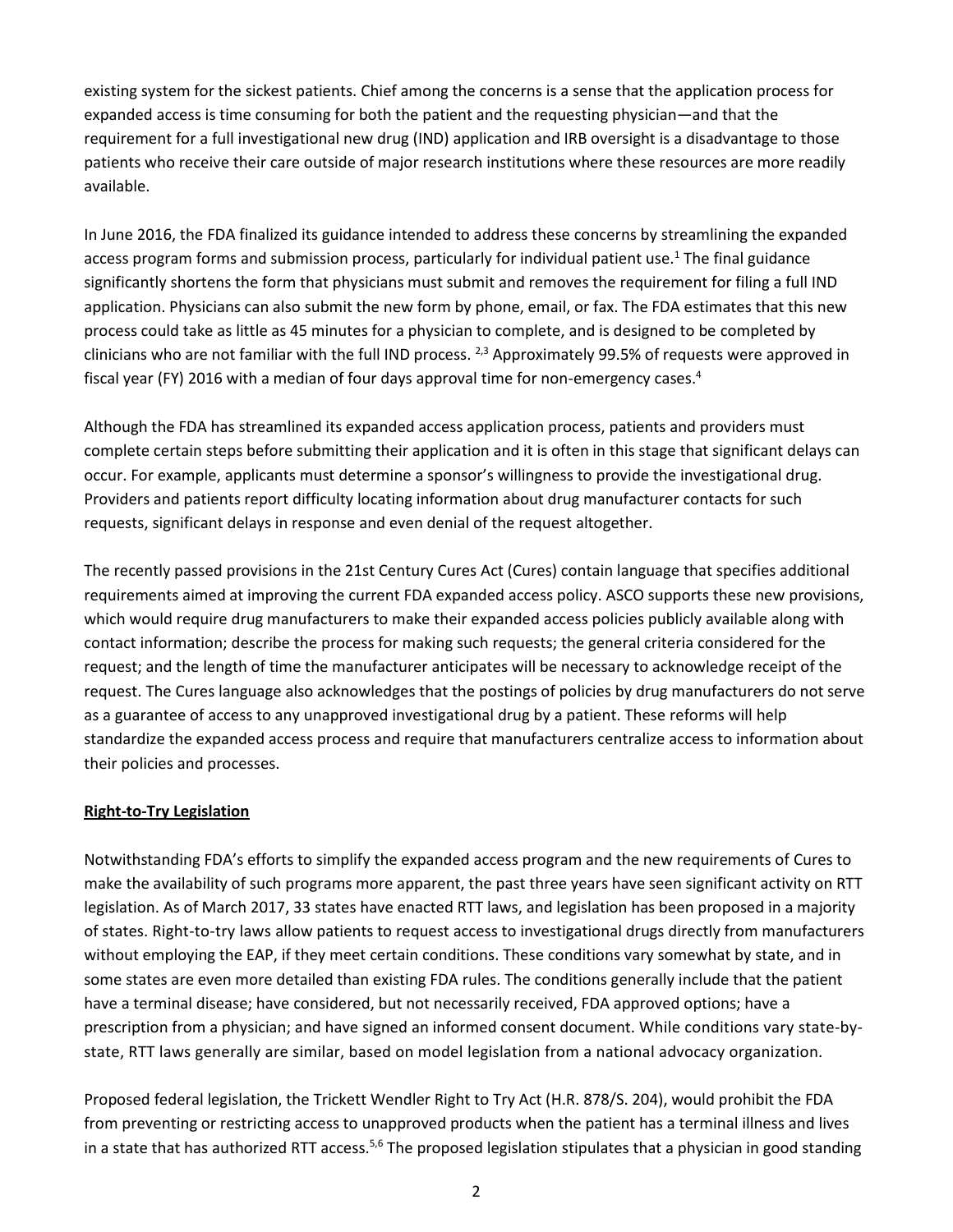must certify that the patient has exhausted or does not have any other treatment options. It offers liability protections for producers, manufacturers, and prescribers who provide the treatment to the patient and prevents the FDA from using the outcome of such treatment "to delay or otherwise adversely impact review or approval" of the investigational product. Finally, the bill requires the FDA to report to Congress on the streamlining efforts made to ensure patient access to these treatments. Investigational products available under the bill must have successfully completed a phase I clinical investigation and remain under investigation in an FDA-approved trial. The bill offers no additional protections for patients.

### **ASCO Position on RTT Laws**

ASCO is concerned that most RTT laws, while well intentioned, are not an effective mechanism for improving access to investigational drugs for terminally ill patients and may cause unintended harms, for the following reasons:

- o Right-to-try laws do not include an enforcement mechanism to provide access, since they do not require or compel drug manufacturers to provide investigational products. As such, these laws do not remove a frequent barrier to access.
- o These laws place no legal obligations on insurers to pay for the routine care costs associated with delivery of treatment – unlike coverage requirements that do exist for patients who participate in clinical trials. As a result, RTT laws establish no new rights or protections for patients.
- o Independent review of the potential safety and efficacy of investigational drugs is important for patient safety. Under the expanded access program, the FDA conducts a prompt review of the available data and makes an independent assessment on behalf of the patient. Such review is by-passed in RTT laws.

ASCO strongly supports actions aimed at increasing access to effective and safe new treatment options for all cancer patients. However, ASCO does not believe RTT laws will help patients achieve better access to investigational drugs. Moreover, these laws as currently envisioned and enacted will interfere with alreadystreamlined and effective protocols, potentially putting patients at high risk for unclear benefit. Specifically, these measures will:

- $\circ$  Jeopardize insurance coverage for the cost of patient care associated with the use of investigational drugs, particularly in the case of complications caused by these drugs;
- o Circumvent the government's responsibility to monitor and protect the safety of patients seeking access to investigational products; and
- o Fail to provide adequate transparency, in part due to a lack of reporting requirements, on how patients respond to investigational drugs under a right-to-try scenario.

In addition to their lack of patient protections, RTT laws do not mitigate the delays that can occur during the expanded access application process. For example, regardless of whether under RTT or the FDA process, applicants must determine a sponsor's willingness to provide the investigational drug. Providers and patients consistently report difficulty locating information about drug manufacturer contacts for such requests, significant delays in response and even denial of the request altogether.

### **Improving Access to Investigational Drugs: Needed Next Steps**